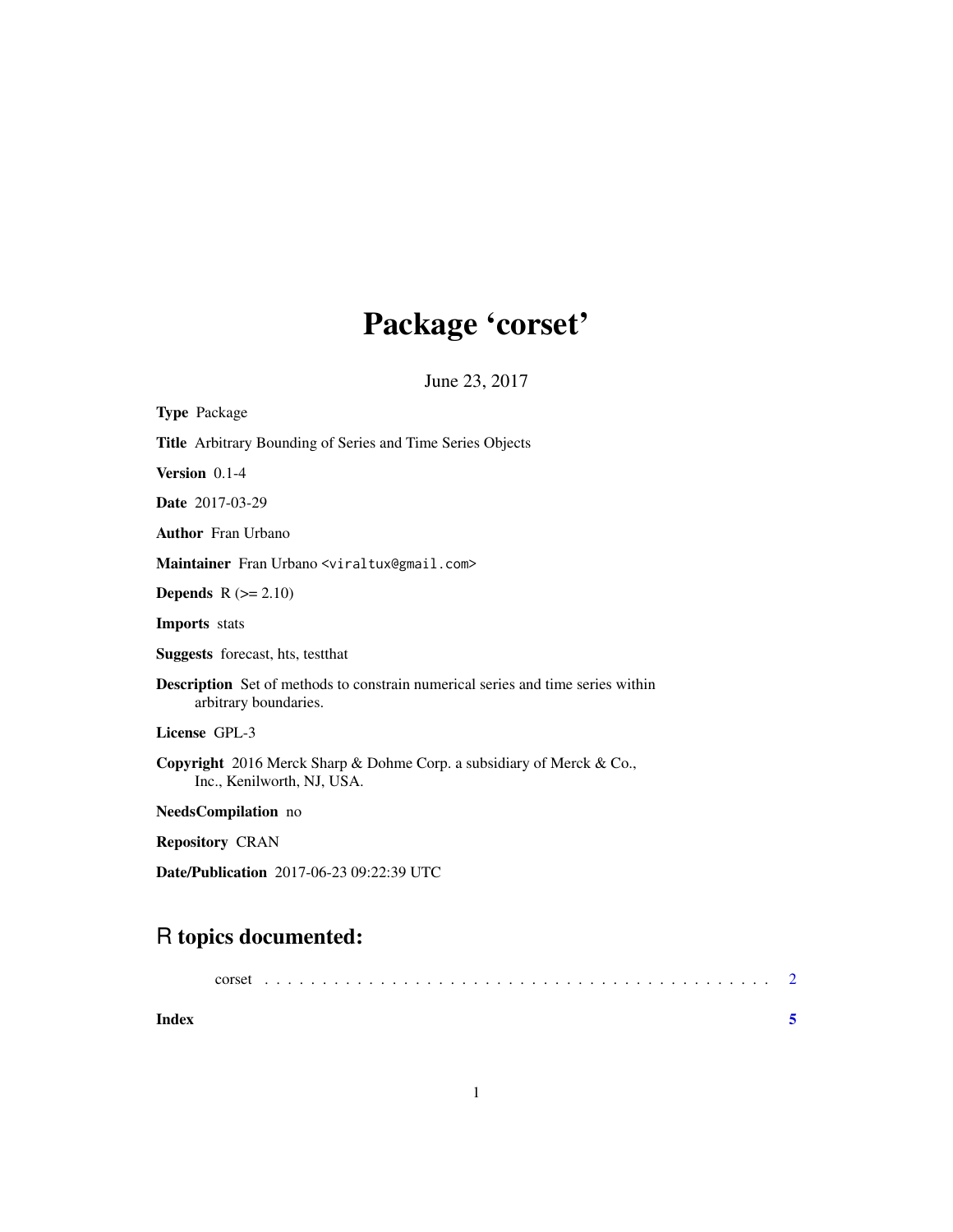<span id="page-1-0"></span>

#### Description

When working with times series we often have boundary constraints that cannot be easily introduced in mathematical models like ARIMA or ETS, or simply cannot be introduced in already existing R packages returning series and time series objects.

The corset package intends to be a companion to series and time series analysis to easily enhance and tune already existing results in a seamless way. A typical use case would be to force declining financial time series forecasts to converge to zero instead having negative values.

The corset function allows to introduce boundary constraints in series, time series as well as in forecast & gts/hts objects.

In particular, when applied on a forecast object it does not only apply the boundaries to the forecast object but aslo to its confidence intervals.

#### Usage

```
corset(x, method = c('bezier', 'exp', 'naive'),
      min = 0, max = Inf, proximity = 0, centrality = FALSE)
```
#### Arguments

| X          | Numerical series or time series.                                                                                                                                                                                          |
|------------|---------------------------------------------------------------------------------------------------------------------------------------------------------------------------------------------------------------------------|
| method     | There are three different methodolgies available to bound x: - Partial Bezier<br>(default) - Exponential - Naive See the details section for more information.                                                            |
| min        | vector with lower boundaries. If a smaller vector on single value is introduced<br>it will be converted into a vector of the right size.                                                                                  |
| max        | vector with upper boundaries. If a smaller vector on single value is introduced<br>it will be converted into a vector of the right size.                                                                                  |
| proximity  | measure of how close the bounded data is to the actual data in x. This parameter<br>works for the Partial Bezier, it has no effect on the Exponential $\&$ Naive method.<br>See the details section for more information. |
| centrality | when TRUE it forces the mean of a forecast object into the middle values of the<br>smallest prediction interval.                                                                                                          |

#### Details

The three methods available are:

- Naive: This method simply removes values outside the min/max boundaries and replace them by the values in the boundary. - Exponential: The exponential method updates values outside the boundaries with the average pre and post values of the series. - Partial Bezier: The partial bezier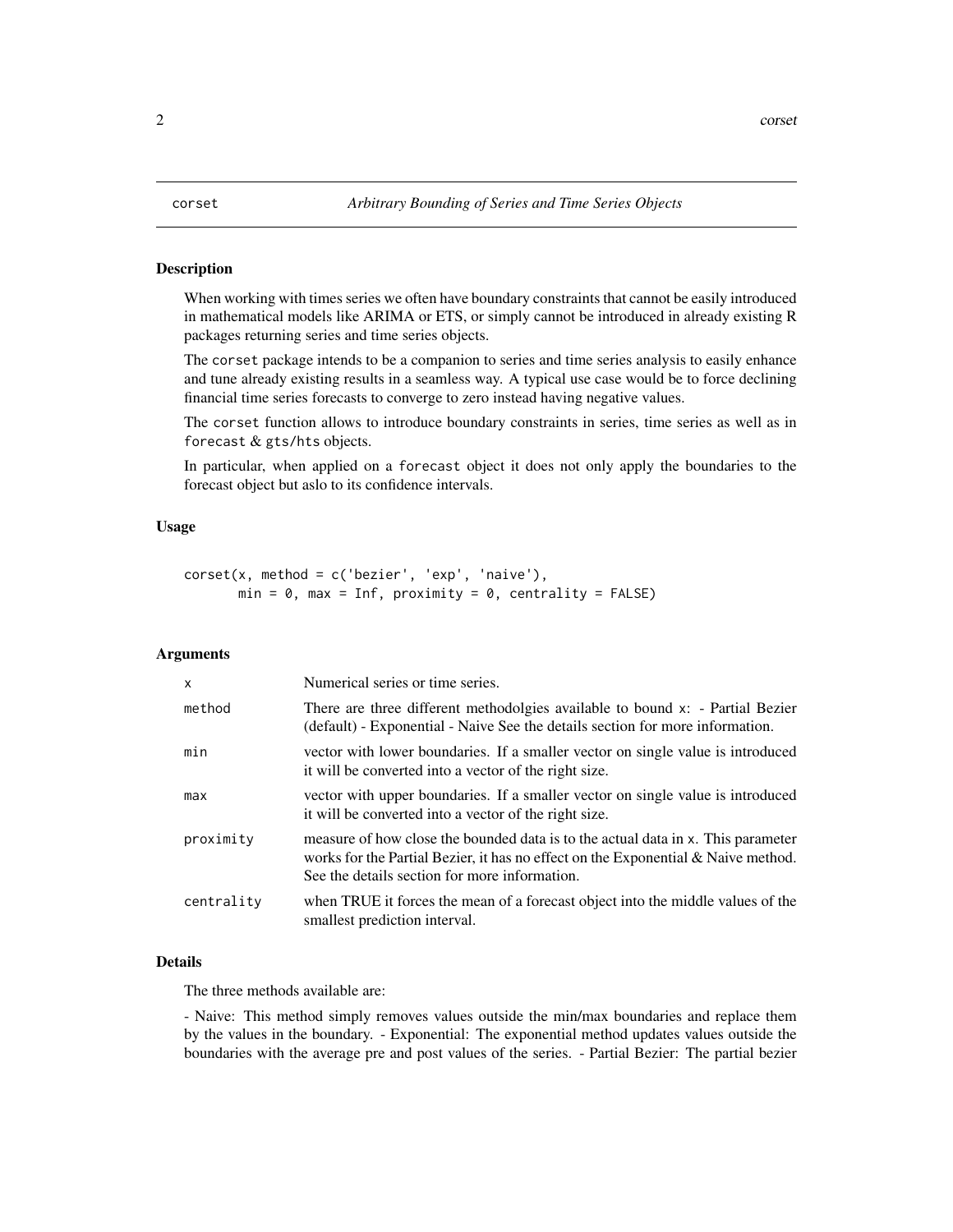#### corset 3

method uses a uni-dimensional bezier curves to adjust, not only the values outside the boundaries, but those values within the boundaries in order to offer a more smooth transition from bounded to unbounded values.

In general the Partial Bezier method should be preferred and tuned with the proximity parameter. However, the Partial Bezier method has precision problems when using a large number of points, in those cases, the Exponential method or the Naive method might help.

The proximity parameter is an positive or zero integer value (rounded otherwise) which expresses the silimilarity desired between the input and the bounded output. The higher proximity is the closer the bounded output will be to the output of the Naive method. If the value is larger than 100 the result is equivalent to use the Naive method.

#### Value

The value returned will be of the same class of the input x witht he boundaries applied to its values.

#### Author(s)

Fran Urbano <fran.urbano@merck.com>

#### Examples

```
## Comparison of methods ##
###########################
x \le -t s(\sin(\sec(-2*pi, pi, 0.3)))x.b.0 \leq corset(x, 'bezier')
x.b.1 \leftarrow \text{correct}(x, 'bezier', proximity = 1)x.e < -\text{const}(x, 'exp')x.n <- corset(x,'naive')
layout(matrix(c(1,2,1,3),ncol=2))plot(x, type = 'o', lwd = 3, main = 'Partial Bezier [0, \text{Inf})\n\rightarrow 0/1')
lines(x.b.0, col = 'blue', lwd = 3, lty = 1)lines(x.b.1, col = 'blue', lwd = 3, lty = 1)
abline(h=0)
plot(x, type = 'o', lwd = 3, main = 'Exponential [0, Inf)')lines(x.e, col = 'green', lwd = 3, lty = 1)
abline(h=0)
plot(x, type = 'o', lwd = 3, main = 'Naive [0, Inf)')lines(x.n, col = 'red', lwd = 3, lty = 1)
abline(h=0)
layout(1)
## Linear Boundaries Example ##
###############################
x \leftarrow ts(sin(seq(-5*pi, 5*pi, length.out = 200)))min < -seq(-0.1, -1, length.out = 200)
```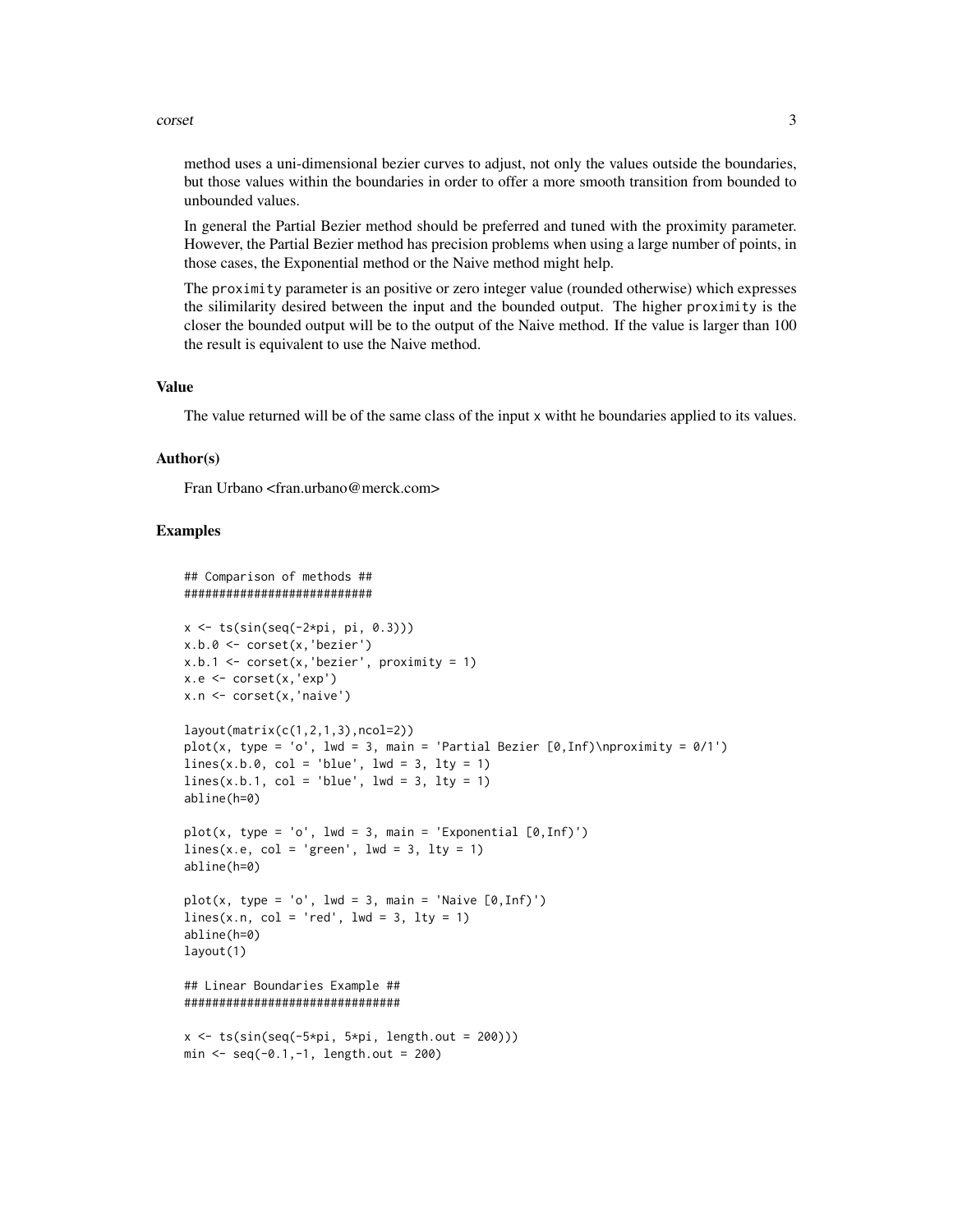```
max < -seq(0.1, 1, length.out = 200)
plot(x, main = 'Partial Bezier\nLinear Boundaries')
lines(min, col = 'red')
lines(max, col = 'green')
lines(corset(x, method = 'bezier',
            min = min, max = max, proximity = 2),
      lwd = 3, col = 'blue')## Centrality Example for forecast object ##
############################################
if ('forecast' %in% installed.packages()){
  layout(matrix(c(1,2,3),ncol=1))
 f \leftarrow forecast::forecast(forecast::ets(ts(33:14 + rep(c(-8,8),10), frequency = 2), 'AAN'),50)
  plot(f, main = 'forecast object | f'); abline(h=0, lwd = 2)
  c <- corset(f, centrality = FALSE)
  plot(c, main = '"Corseted" forecast object | corset(f)')
```
plot(cc, main = '"Corseted" forecast object | corset(f, centrality = TRUE)')

cc <- corset(f, centrality = TRUE)

layout(1)

}